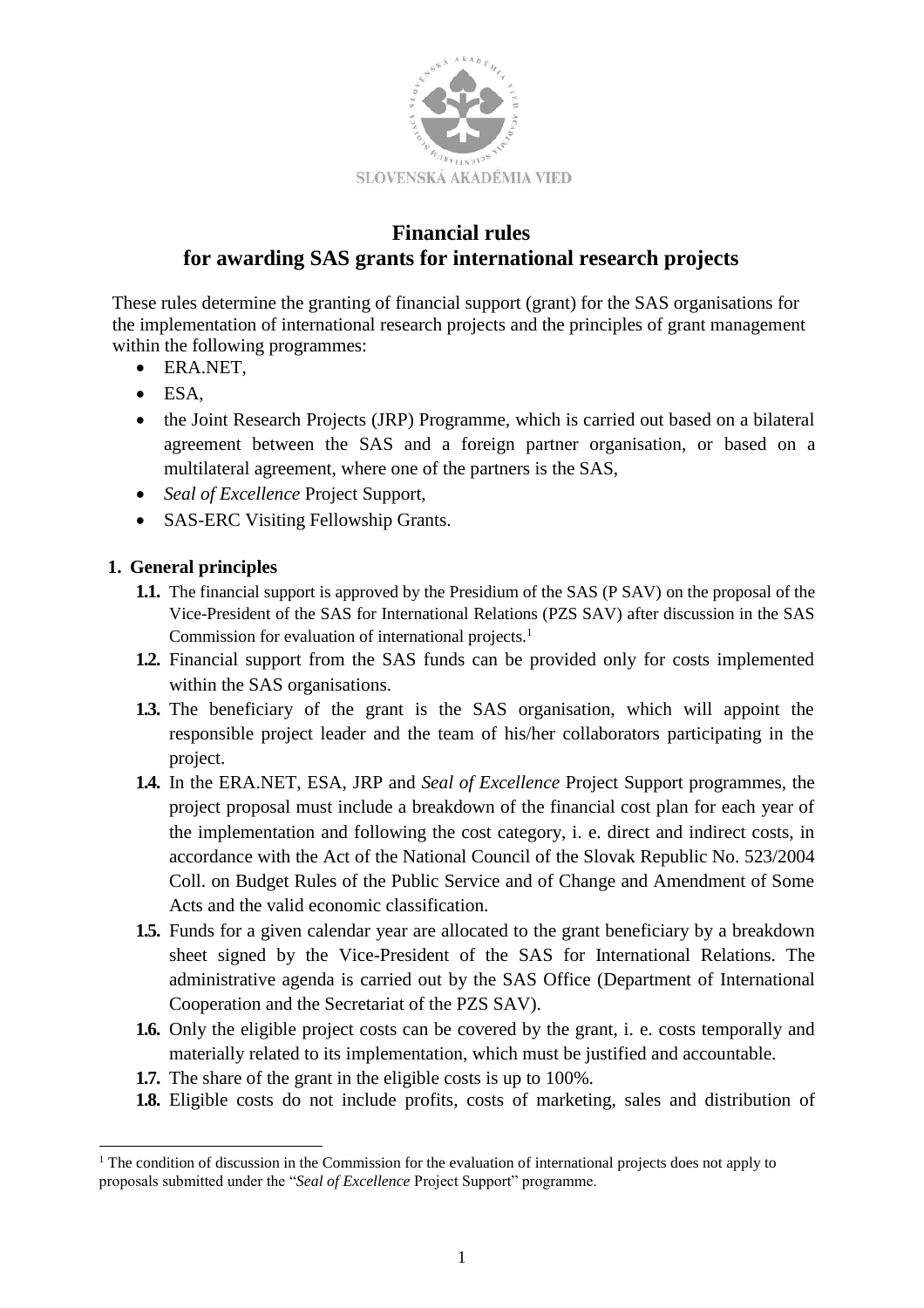products, interest on debts, costs of a finance lease, hospitality, gifts and representation, reconstruction of houses or rooms, furniture or equipment that are fixed part of the rooms and other costs not related to the implementation of the grant project.

### **2. Eligible cost items**

#### **2.1. Direct costs - current expenditure**

#### **2.1.1. Personnel costs**

- **2.1.1.a.** The required funds for personnel costs (costs in the OON category other personnel costs, including fees) for project researchers, including students, must correspond to their work spent on implementing the grant project. They can only be used to cover the costs and health and social insurance resulting from agreements on work performed outside the employment relationship, which have been concluded exclusively in direct connection with the project implementation.
- **2.1.1.b.** Other personnel costs (OON) can be determined from the grant:
	- **2.1.1.b.1.** in ERA.NET projects up to a maximum of 15% of all direct costs,
	- **2.1.1.b.2.** in ESA, JRP and *Seal of Excellence* Project Support up to a maximum of 20% of all direct costs,
	- **2.1.1.b.3.** in case that the SAS organisation is the consortium coordinator, up to a maximum of 30% of all direct costs in all programmes.
- **2.1.1.c.** In "SAS-ERC Visiting Fellowship Grants" programme projects, personnel costs are not eligible expenditure.
- **2.1.1.d.** The organisation is entitled to transfer funds from KTG 630 to KTG 620 to pay fees for agreements on work performed outside the employment relationship, while it is obliged to comply with the limit on OON that includes the cost of 630 (agreements) and 620 (fees for agreements).

# **2.1.2. Costs**

Costs may include the following cost items:

#### **2.1.2.a. Material costs**

They include the costs of material consumption (e.g. consumption of office and laboratory materials, procurement of small tangible assets purchased as part of the project implementation, professional literature). Eligible costs may not include, in particular, requirements for the usual basic equipment of the workplace. An exception is the necessary computing technology.

#### **2.1.2.b. Travel costs**

All costs of business trips of the project leader and his/her collaborators, including business stays and trips held in connection with active participation in conferences according to Act No. 283/2002 Coll. on Travel Allowances, as amended.

### **2.1.2.c. Costs of other services and intangible costs**

Costs that can be substantiated by a separate supplier's document or demonstrated in another objective way. They include the costs of operation, repairs and maintenance of assets used in the project implementing, the cost of other services, e.g. contracts, consultations, consultancy, costs of publishing the project results (publication and publishing costs), including the costs of securing rights to these results of research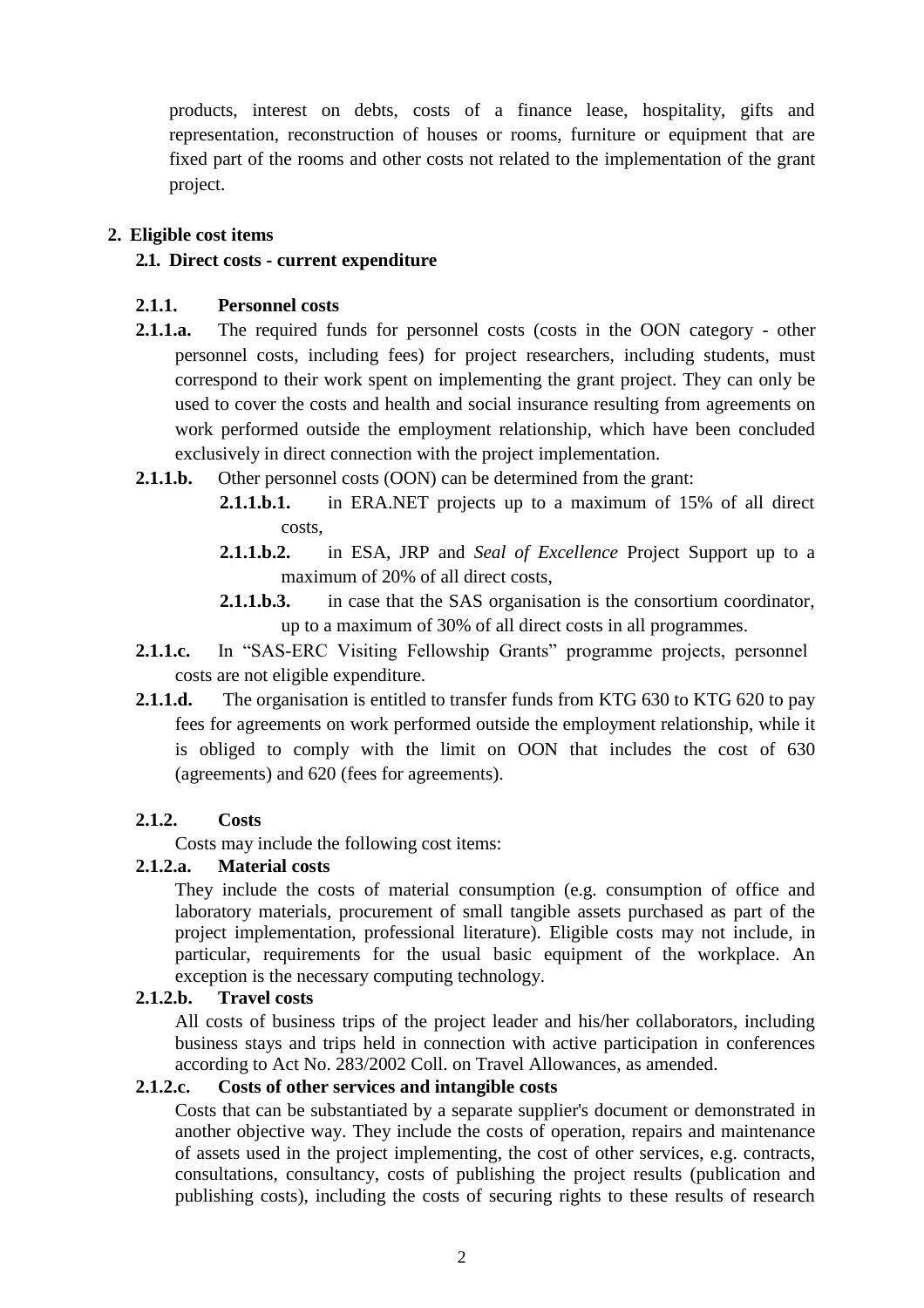and development; conference fees, membership fees in institutions, if membership is demonstrably necessary or economically advantageous for the grant implementation, connection services and other costs such as exchange rate losses, bank fees, taxes and fees related exclusively to the grant project implementation. Eligible costs may not include, in particular, the costs of publishing periodicals, textbooks and scripts and requirements for the usual basic equipment of the workplace, repairs or maintenance of the room.

**2.1.2.d.** In "SAS-ERC Visiting Scholarship Grants" programme projects, only travel costs according to point 2.1.2.b) are eligible costs out of costs.

### **2.2. Direct costs - capital expenditure**

Capital expenditure represent the costs of the acquisition of tangible and intangible fixed assets (instruments, machinery, equipment, software and other fixed assets).

- **2.2.1.** Capital expenditure up to a maximum of 40% of all direct costs (total current and capital expenditure) can be determined from the project costs.
- **2.2.2.** The limit set out in point 2.2.1 applies to the amount of capital expenditure during the entire duration of the project.
- **2.2.3.** Capital expenditure are not allocated to projects in the "*Seal of Excellence* Project Support" programmes and "SAS-ERC Visiting Fellowship Grants" project programmes. In these programmes, capital expenditure is not eligible expenditure.

### **2.3. Indirect costs**

The indirect costs (overheads) of the grant beneficiary incurred in a direct time and material connection in the project implementing may be determined up to a maximum of 20% of the amount spent on all direct costs (current and capital expenditure together). These expenditures are flat-rate and do not need to be documented.

# **3. Grant awarding**

- **3.1.** The Vice-President of the SAS for International Relations shall notify the grant beneficiary of the decision of the Presidium of the SAS to award the grant and send him/her a breakdown sheet setting out the binding conditions for project financing and the obligations of the grant beneficiary and the project leader.
- **3.2.** The breakdown sheet shall become valid and effective on the day of signature by the Vice-President of the SAS for International Relations.
- **3.3.** Funds from the budget of the SAS chapter shall be provided to the SAS organisation (v. v. i. – public research institution) in the form of institutional form of support for research and development according to § 25 Sec. 2 of Act No. 243/2017 Coll. on Public Research Institutions and on amending and supplementing certain acts

### **4. Grant management principles**

- **4.1.** The grant is managed by the grant beneficiary in accordance with the Act of the National Council of the Slovak Republic No. 523/2004 Coll. on Budget Rules of the Public Service and of Change and Amendment of Some Acts and the valid economic classification, valid legislation, these financial rules and according to the dispositions of the project leader.
- **4.2.** When drawing on the grant, the beneficiary of the grant must follow the breakdown of